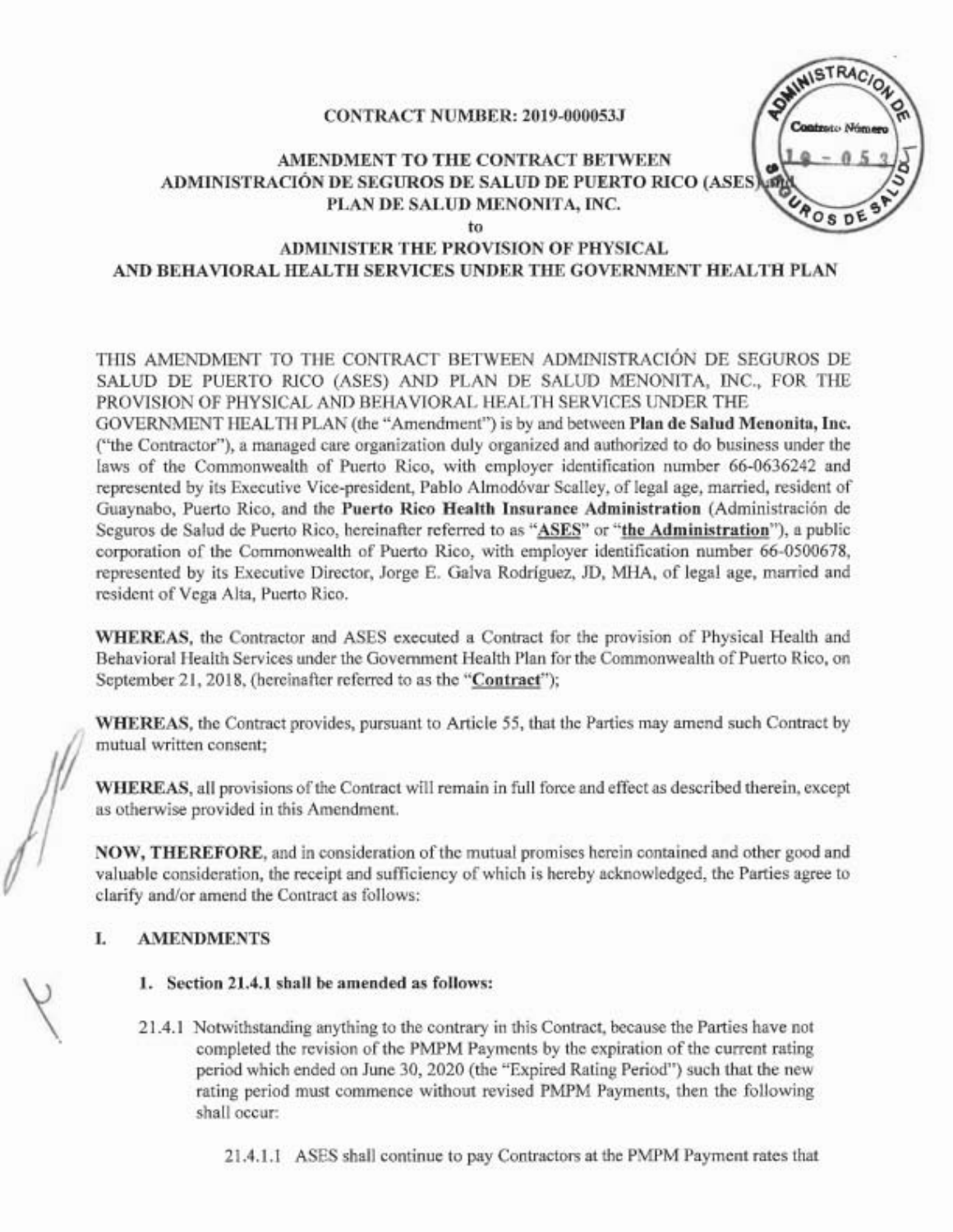existed during the Expired Rating Period;

- 21.4.1.2 As soon as practicable, but in no event more than sixty (60) days following the expiration of the Expired Rating Period, or sooner if the revised PMPM Payments ("Updated PMPM Payments") become available, the Parties shall complete in good faith the review of the Updated PMPM Payments.
- 21.4.1.3 Following agreement upon the UpdatedPMPMPayments, the Parties shall execute an amendment to Attachment 11 of the Contract setting forth the Updated PMPM Payments. Such amendment and the Updated PMPM Payments shall be effective as of July  $1<sup>st</sup>$ , 2020 as if the Updated PMPM Payments had been agreed upon at the expiration of the Expired Rating Period, provided that,
- SWINISTRACION 9 Posp
- 21.4.1.3.1 Notwithstanding the foregoing, because Updated PMPM Payments are subject to CMS and the Financial Oversight and Management Board ("FOMB") approval, ASES will continue to pay Contractors at the PMPM Payment rates that existed during the Expired Rating Period until such time as CMS and the FOMB have approved the Updated PMPM Payments, and;
- 21.4.1.3.2 Within thirty (30) calendar days following CMS's and the FOMB's approval of the Updated PMPM Payments, the Parties shall begin to reconcile any difference between (i) PMPM Payments that ASES made to Contractors after the Expired Rating Period and (ii) Updated PMPM Payments.

# II. RATIFICATION

All other terms and provisions of the original Contract, as amended by Contracts Number 2019-000053 A, B, C, D, E, F, G, H, and I and of any and all documents incorporated by reference therein, not specifically deleted or modified herein shall remain in full force and effect. The Parties hereby affirm their respective undertakings and representations as set forth therein, as of the date thereof. Capitalized tenns used in this Amendment, if any, shall have the same meaning assigned to such terms in the Contract.

## III. EFFECT; CMS APPROVAL

The Parties agree and acknowledge that this Amendment, including any attachments, is subject to approval by the United States Department of Health and Human Services Centers for Medicare and Medicaid Services ("CMS") and the Financial Oversight and Management Board for Puerto Rico ("FOMB"), and that ASES shall submit this Amendment for CMS and FOMB approval.

## IV. AMENDMENT EFFECTIVE DATE

Contingent upon approval of CMS, this Amendment shall become effective August **1,** 2020 (the "Amendment Effective Date") and remain in effect until August 30, 2020 or the date on which a